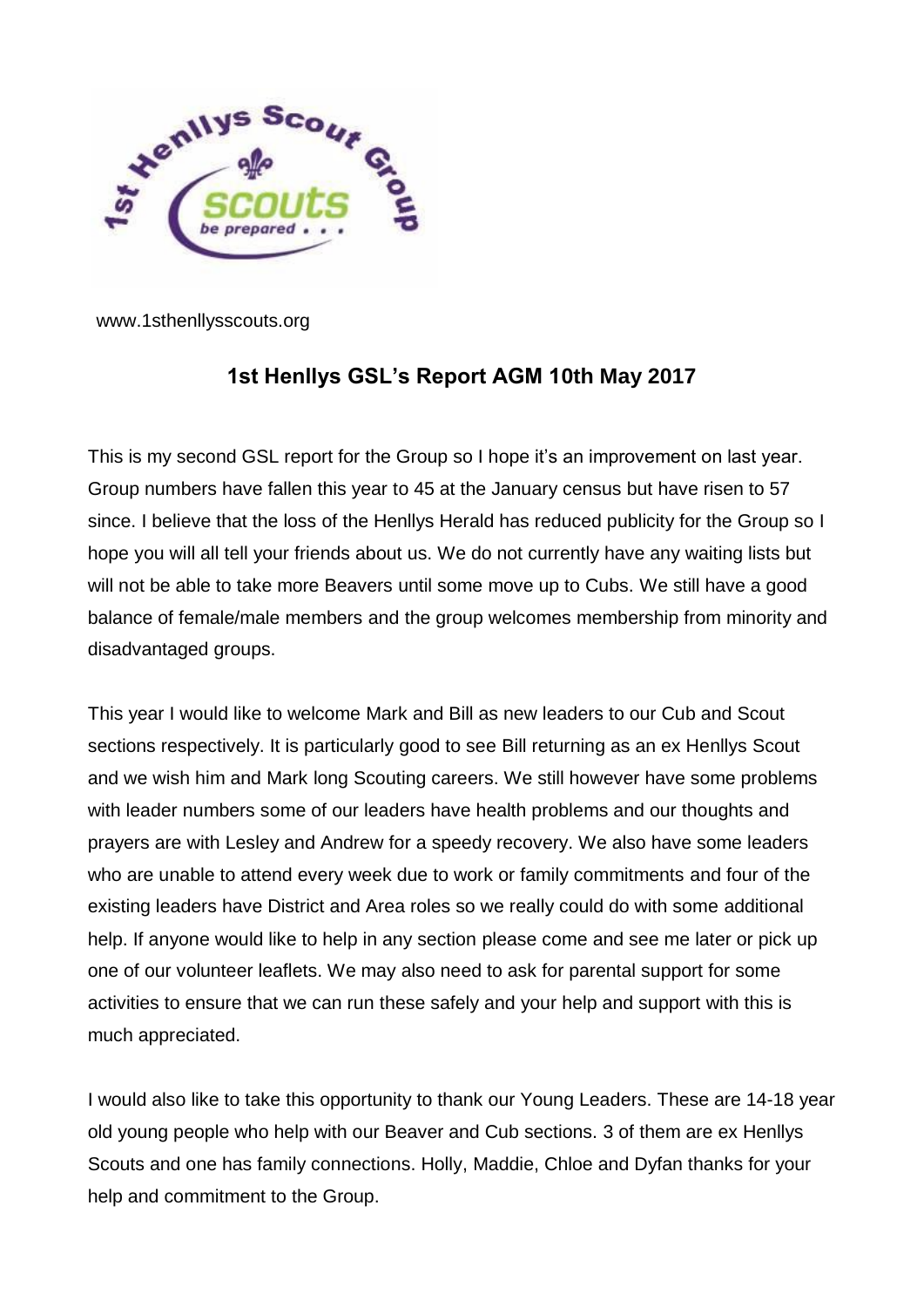If anyone would like to help with administration or management of the group we can also offer these opportunities. As a group we have some vacancies on our executive committee and we need assistance with fundraising activities and events so if you have some time or expertise to offer please speak to me later. In particular we have a new website but we need someone to upload and manage the content to keep it up to date.

There are currently 51,000 young people across the UK on Scouting waiting lists. Whether you want to help directly or behind the scenes all roles are needed.

Many of the children have done extremely well gaining Chief Scout awards as well as activity and challenge badges in their respective sections. Leaders have also been busy updating their existing training such as renewing first aid training and gaining skills to support children with additional needs. Personally, I have achieved my full Scouting qualification and we have a couple of leaders who are very close. If anyone would like to volunteer the Scout Association offers a full training programme with qualifications that can support career development opportunities.

Last year 1<sup>st</sup> Henllys was awarded the best Group in the district which is an achievement to be proud of. It was awarded because for our size and membership we were the group with most representation at District activities. Thank you all for achieving this. Despite this across the sections we have still had to cancel some activities because of lack of support. We would appreciate your help with this as often these activities enable our young people to gain new skills and achieve the higher badges and awards in Scouting.

As usual we have been helping out with local events. As ever we were on hand selling burgers and hot dogs at the village fete. We have continued our partnership with the Henllys Local Nature reserve, working with Chris and his team on a number of ventures including path laying, litter picking, ground clearing, tree planting and finding bats. We represented Scouting at the Remembrance Day Parade in Old Cwmbran and at the local service in the village hall where the Vicar explained the significance of jelly babies (ask the Scouts). The cubs have also had a couple of visits to a local home for the elderly and it looks as if both young and old had a good time. Beavers and Cubs took part in the annual Christingle Service at Llanyravon,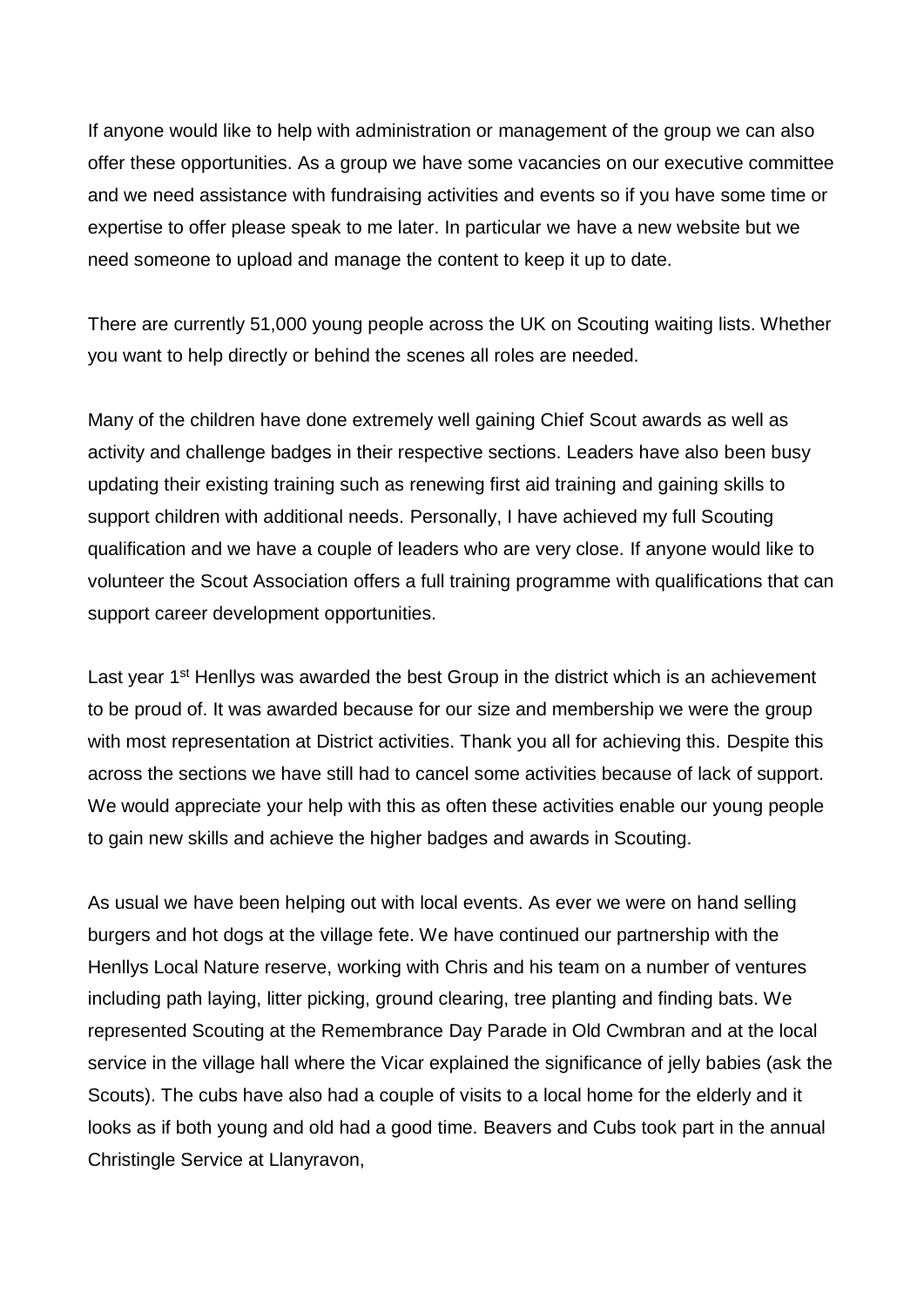As a Group we have camped at St Georges in April (very cold at night), held our end of year BBQ, and walked around Llandegfedd reservoir for our Jamboree on the Trail. It is always fun to bring together the different sections and leaders.

From the picture presentation you will have seen some of the activities the group has been involved in this year. Here are some highlights from the leader reports.

Our Beavers have been politically active this year having practiced voting and visited the Mayor in his parlour. As you may expect they had lots of questions for him! Some of the Beavers have also been shelter building at Blaen Bran including practicing fire safety. Beavers had a 30<sup>th</sup> Birthday celebration this year with cake and lots of fun activities on a Sunny afternoon in July. In addition our Beaver colonies have been to Pets at Home, Energie trampolining and Go Vertical. We have also celebrated St Davids'Day, Mothering Sunday, Easter and Christmas. All involved a lot of noise, fun and mess as expected with Beavers.

The Cubs took part in the annual cooking competition and whilst they may not have won the judge said ours was the best minestrone soup she had tasted so well done cubs. The Cubs have also been involved in various activities including shooting and construction with marshmallows – more noise, fun and mess. The Cubs camped at Silvercross campsite in Swansea with an assault course- noise, fun and mud! The cubs have also been shooting and visited Go Vertical and Pets at Home.

The Scouts have also been very busy with competitions. Thom Williams came a very respectable second in his age group and three older Scouts, Matthew, Oliver and Julie-Ann were selected to represent Torfaen at the regional shooting finals again. In addition, the Scouts came second in the area cooking competition despite a nearly disastrous fire. I am very proud of how calmly they dealt with the situation and they were commended highly for this. The Scouts also entered 2 teams in the annual Gwent Trek even and both completed the course.

Scout camp last year was a little different and involved canoeing down the River Wye and camping at Botany Bay. Still noisy, fun and often muddy at Botany Bay. The Scouts have also been working on a variety of badges and towards their Chief Scouts Gold Award. Notable for me was the combined photography and fundraising where the Scouts chose